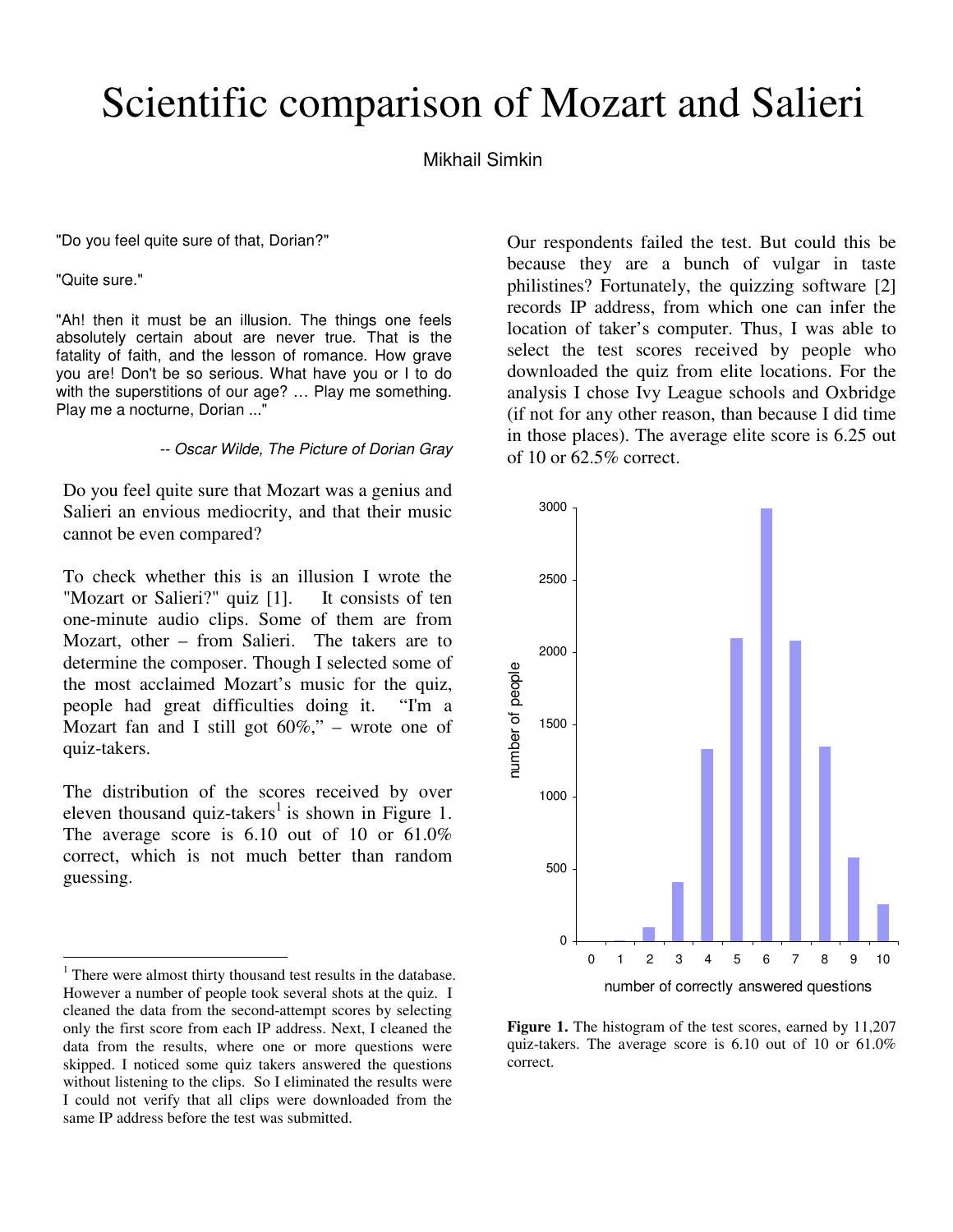Table 1 shows the distribution of 40 chosen quiztakers by elite universities. The elite score, 6.25, is a bit higher than the crowd score, 6.10, but the difference is less than the standard error of elite score, which is 0.27. We see that there is no statistically significant difference between the elite and the crowd.

| Table 1 The distribution of the chosen quiz-takers by elite |  |
|-------------------------------------------------------------|--|
| universities.                                               |  |

| Elite School | Number of   | Score |     |         |  |
|--------------|-------------|-------|-----|---------|--|
|              | quiz-takers | min   | max | average |  |
| <b>Brown</b> | 2           | 4     | 7   | 5.50    |  |
| Columbia     | 4           | 4     | 8   | 5.75    |  |
| Cornell      | 4           | 4     | 9   | 6.75    |  |
| Dartmouth    |             | 4     | 4   | 4.00    |  |
| Harvard      | 8           | 4     | 8   | 6.63    |  |
| Princeton    | 2           | 4     | 5   | 4.50    |  |
| Cambridge    | 5           | 5     | 10  | 6.80    |  |
| Oxford       | 2           | 6     | 10  | 8.00    |  |
| Penn         | 6           | 4     | 9   | 5.67    |  |
| Yale         | 6           | 6     | 8   | 6.50    |  |
| Total        | 40          | 4     | 10  | 6.25    |  |

Though the performance of our quiz-takers is poor, it is still better than random guessing. The latter would produce a symmetric distribution of scores centered at five correct answers, and the average score of 50%. Does this mean that there is a perceptible difference in quality between the music of Mozart and Salieri? Not necessarily so. From the feedback, I know that many quiz takers had previously heard some or all of Mozart's music used in the test. For example, one of the respondents wrote:

I got 100%! I didn't expect to. I think I only got that score because I recognized all of the Mozart pieces.

Some musicians even know every note that Mozart wrote for their instrument, as the following note reveals:

And when I heard the use of clarinets in one particular aria, I spotted that as Salieri not because I am smart and can distinguish between the two, but rather I know every note that Mozart wrote for clarinet, and that wasn't one of them.

Apart from explicit mentions in feedback, the fact that many quiz takers had previously heard some of Mozart's music is evident from the distribution of test scores. An average clip was identified correctly in 61.0% of the cases. An interesting thing is that this splits unevenly between Mozart and Salieri. An average Mozart clip was correctly identified in  $p_m = 66.7\%$  of the cases, while an average Salieri was correctly identified in only *p*<sup>s</sup>  $= 55.3\%$ . The standard errors of both  $p_m$  and  $p_s$  are about 0.2%, so the difference  $p_m - p_s = 11.4\%$  is statistically significant. The obvious explanation of this observation is that some of the quiz-takers had previously heard some of Mozart music. If the test taker had previously heard Mozart music used in the clip, he will select it as Mozart. If he did not, he will have to use other criteria, for example, whether the music contains too many notes. As our quiz-takers likely have not previously heard any of Salieri music, the percentage of correct identification of a Salieri should be equal to the percentage of the correct identification of a Mozart in the case that the quiz-taker has not heard it before. This we can use to estimate the fraction, *f*, of Mozart clips, that our quiz-takers had previously heard. We can split the probability to identify a Mozart correctly,  $p_m$ , in two terms. If the taker has heard the Mozart clip before (what happens with probability *f*), he identifies it correctly with probability 1. If he has not heard the music before (what happens with probability 1-*f*), he identifies it correctly with probability  $p_s$ . Thus:  $p_m = f + (1 - f)$  $p_s$ . From this follows:  $f = (p_m - p_s) / (1 - p_s) =$ 25.6%.

Although the results of the quiz are biased in favor of Mozart, I'll take them at face value to quantify the difference in quality between the music. Table 2 shows for each clip the fraction of quiz-takers who selected it as "Mozart". The top-rated clip was ticked "Mozart" by 81% of people, and the bottomrated by only 31%. What does this say about the difference in intrinsic quality?

A hundred years ago psychologist F.M. Urban conducted his classic study of *just perceptible differences* [3]. He asked the subjects of his experiment to compare a hundred-gram weight with a set of different weights. When two weights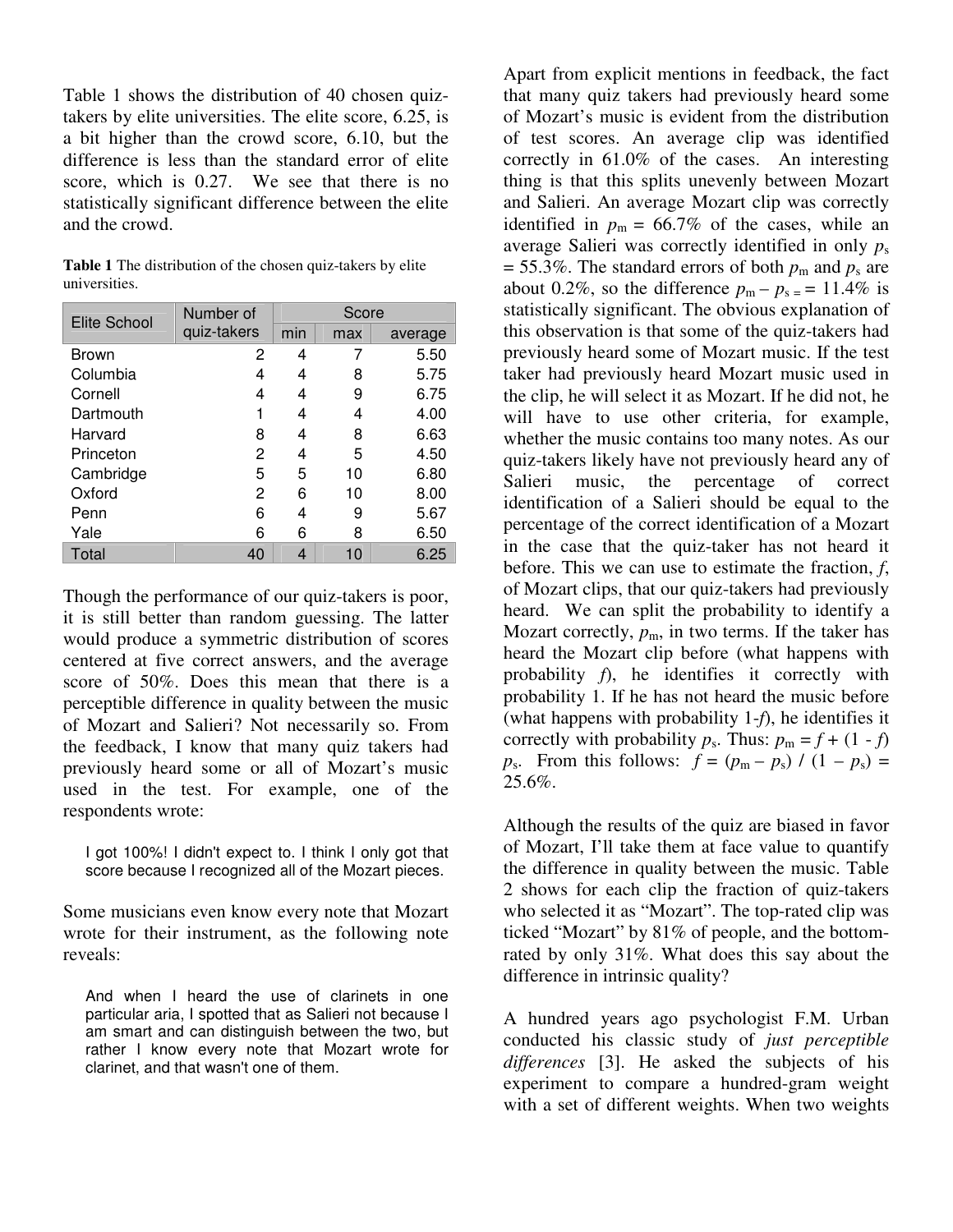were very close, the subject's judgment was poor. However, statistically, they perceived the lighter weight to be heavier in less than fifty percent of the cases. For example, they judged 92, 100, and 104 gram to be heavier than 100 gram, in 10%, 50%, and 84% of trials respectively. I defined the

musical "weight" of a hypothetical music clip, which is selected as Mozart by 50% of quiz takers, as 100 musical grams. Afterward, I inferred the weights of the clips by interpolating Urban's data (see Figure 3).



**Figure 2.** Small rhombs represent Urban's data on the fraction of "heavier" judgments for different weights (with the control weight of 100 gram). The line is the interpolation of that data. The large squares represent Mozart clips and the large rhombs represent Salieri. I adjusted musical weight so that the symbols fall on the interpolation line. You can listen to the clips on the quiz webpage [1].

**Table 2**. For each clip, the fraction of quiz takers, who selected it as Mozart, is shown alongside with clip's musical weight, determined by comparison with Urban's data. You can listen to the clips on the quiz's webpage [1].

| Clip   | Selected  | <b>Musical</b> | Composer | <b>Opus</b>                                              |  |
|--------|-----------|----------------|----------|----------------------------------------------------------|--|
| number | as Mozart | gram           |          |                                                          |  |
| 9      | 81.2%     | 103.6          | Mozart   | Piano Concerto No. 9 E flat major (1777) Allegro         |  |
| 6      | 68.9%     | 102.0          | Mozart   | La clemenza di Tito (1791) Parto, parto                  |  |
| 4      | 66.0%     | 101.7          | Mozart   | Le nozze di Figaro (1786) Non so più                     |  |
| 5      | 62.3%     | 101.3          | Mozart   | Don Giovanni (1787) Vedrai, carino                       |  |
|        | 58.1%     | 100.9          | Salieri  | Piano Concerto in C (1773) Larghetto                     |  |
| 10     | 55.3%     | 100.6          | Mozart   | Piano Concerto No. 18 B flat major (1784) Allegro vivace |  |
| 8      | 51.6%     | 100.1          | Salieri  | Piano Concerto in B flat (1773) Allegro moderato         |  |
| 2      | 42.4%     | 98.7           | Salieri  | Palmira, Regina di Persia (1795) Voi lusingateinvano     |  |
| 3      | 40.5%     | 98.4           | Salieri  | La Cifra (1789) Alfin son sola  Sola e mesta             |  |
|        | 30.8%     | 96.6           | Salieri  | La Secchia rapita (1772) Son qual lacera tartana         |  |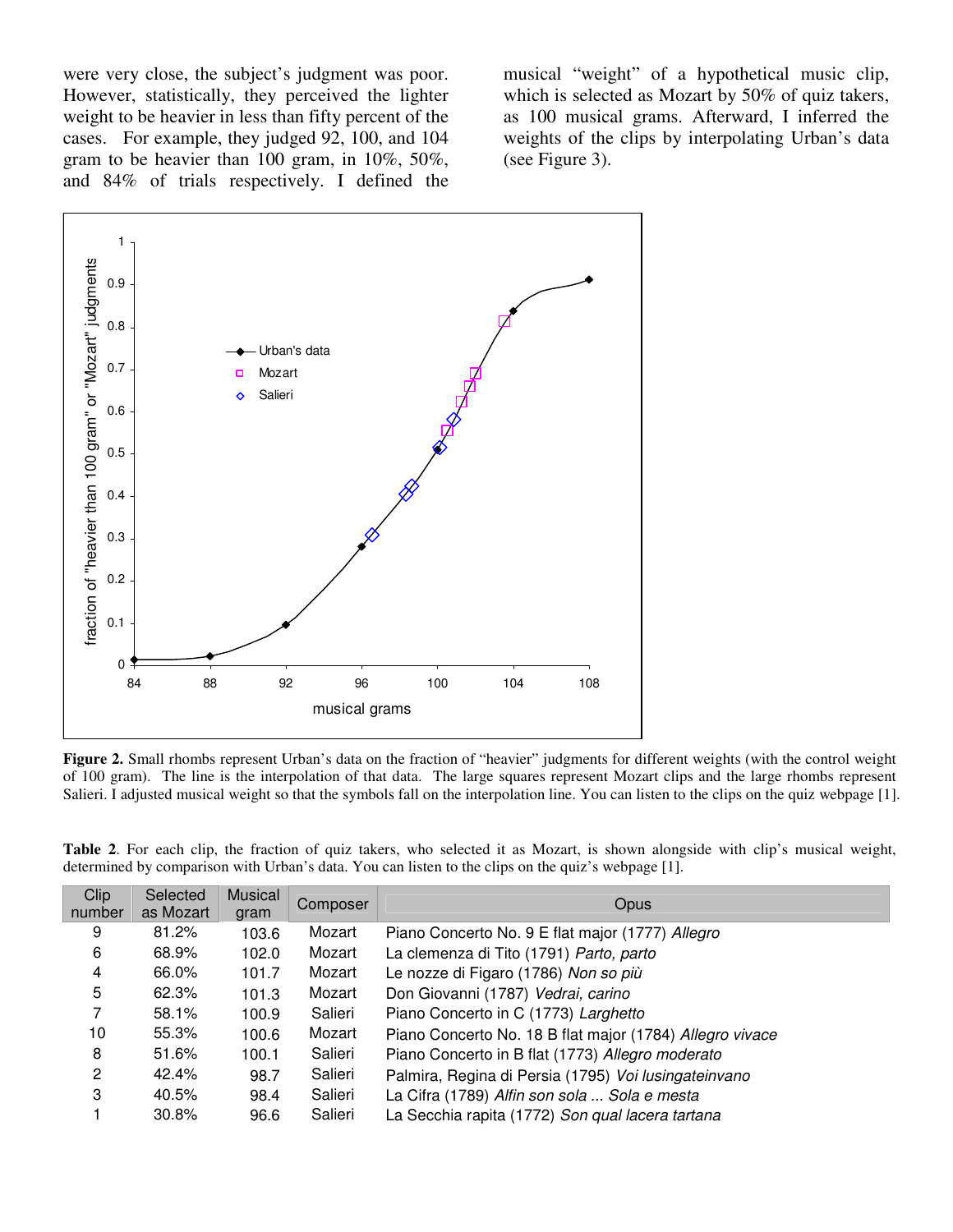The musical weights of the clips used in the test are given in the third column of Table 2. The difference in weight between the lightest (96.6 g) and the heaviest (103.6 g) clips is below ten percent. For comparison, in the sport of weight lifting men weighting between 94 and 105 kg belong to the same weight category [4]. I conclude that all peaces of music used in the quiz, when judged by their intrinsic qualities, fall into the *same weight category*.

The conclusion is not surprising since sportsmen are divided into weight categories so that they could compete with each other. A lightweight has no chance of winning a championship if he has to compete with heavyweights. However, an outcome of a match between two heavyweights is uncertain. And this is what we see in the quiz. Even the lowest ranking Salieri piece was selected as Mozart by 31% of quiz-takers. Therefore, what will be the next quiz-taker's judgment is highly uncertain.

A more straightforward comparison is with chess. In 1960<sup>th,</sup> Arpad Elo developed a rating system for chessplayers, which is now in common use [5]. Elo rating is a number computed based on player's performance, which we can use to compare players' relative strength. When the difference in rating between the players is 200 points, the expected score of the higher rated player is 77% of the number of games between these two players. When the difference is 400 or 600 the expected scores are 93% and 98% respectively. The players are divided into nine categories (see Table 3), from world championship contenders to novices, with the difference between bordering categories of 200 points.

While the aim of a chess player is to win a game, the aim of a composer is to win the ears of a listener. In the quiz, five Mozart pieces compete with five Salieri pieces. Let us take one particular quiz-taker, one particular Mozart's music piece and one particular Salieri's music piece. Since Mozart has a reputation of a genius and Salieri of a mediocricity, we assume that quiz-takers mark the music they like the best as Mozart. We will say that Mozart had won if the quiz-taker rated his

piece as "Mozart" and Saliri's piece as "Salieri". If Mozart was rated as "Mozart" and Salieri also as "Mozart" we call it a draw. When both Mozart and Salieri are rated as "Salieri" is also a draw. When Mozart is rated as "Salieri" and Salieri as "Mozart" then Mozart had lost. Let us continue to stick to one particular quiz-taker, but now consider all music pieces. The number of Mozart's victories is equal to  $M_c S_c$ , where  $M_c$  is the number of Mozart's pieces, identified correctly, and  $S_c$  is the number of Salieri's pieces identified correctly. The number of draws is  $M_c (5 - S_c) + (5 - M_c) S_c$ . We will give 1 point for a victory and ½ point for a draw, like in chess. The expected Mozart's score is thus

$$
M_c S_c + \frac{1}{2} (M_c (5 - S_c) + (5 - M_c) S_c) = \frac{5}{2} (M_c + S_c).
$$

Since this score is a result of  $5 \times 5 = 25$  "games", the average Mozart's score per game with Salieri is

 $\frac{1}{10} (M_c + S_c)$  $\frac{1}{2}(M_c + S_c)$ . And this is just the percentage of the

correct answers given by our quiz-taker. Next, we need to average this over all quiz takers and we will get just the average test score. Thus the average Mozart's score in his competition with Salieri is 61%. According to the table in Chapter 2.11 of Elo's book [5] this corresponds to the rating difference of 80 points. Thus, Mozart and Salieri belong to the same player category. For comparison, consider the 1972 match between Fischer and Spassky who had the rating difference of 110. Fischer got 12.5 points in 20 games [5]. His average score per game was 62.5%.

**Table 3.** Elo rating of chessplayers.

| Elo rating    | Player category               |
|---------------|-------------------------------|
| $2600$ and up | World championship contenders |
| $2400 - 2600$ | Grandmasters                  |
| $2200 - 2400$ | National masters              |
| $2000 - 2200$ | Candidate masters             |
| 1800 - 2000   | Amateurs – Class A            |
| $1600 - 1800$ | Amateurs – Class B            |
| $1400 - 1600$ | Amateurs – Class C            |
| $1200 - 1400$ | Amateurs – Class D            |
| Below 1200    | <b>Novices</b>                |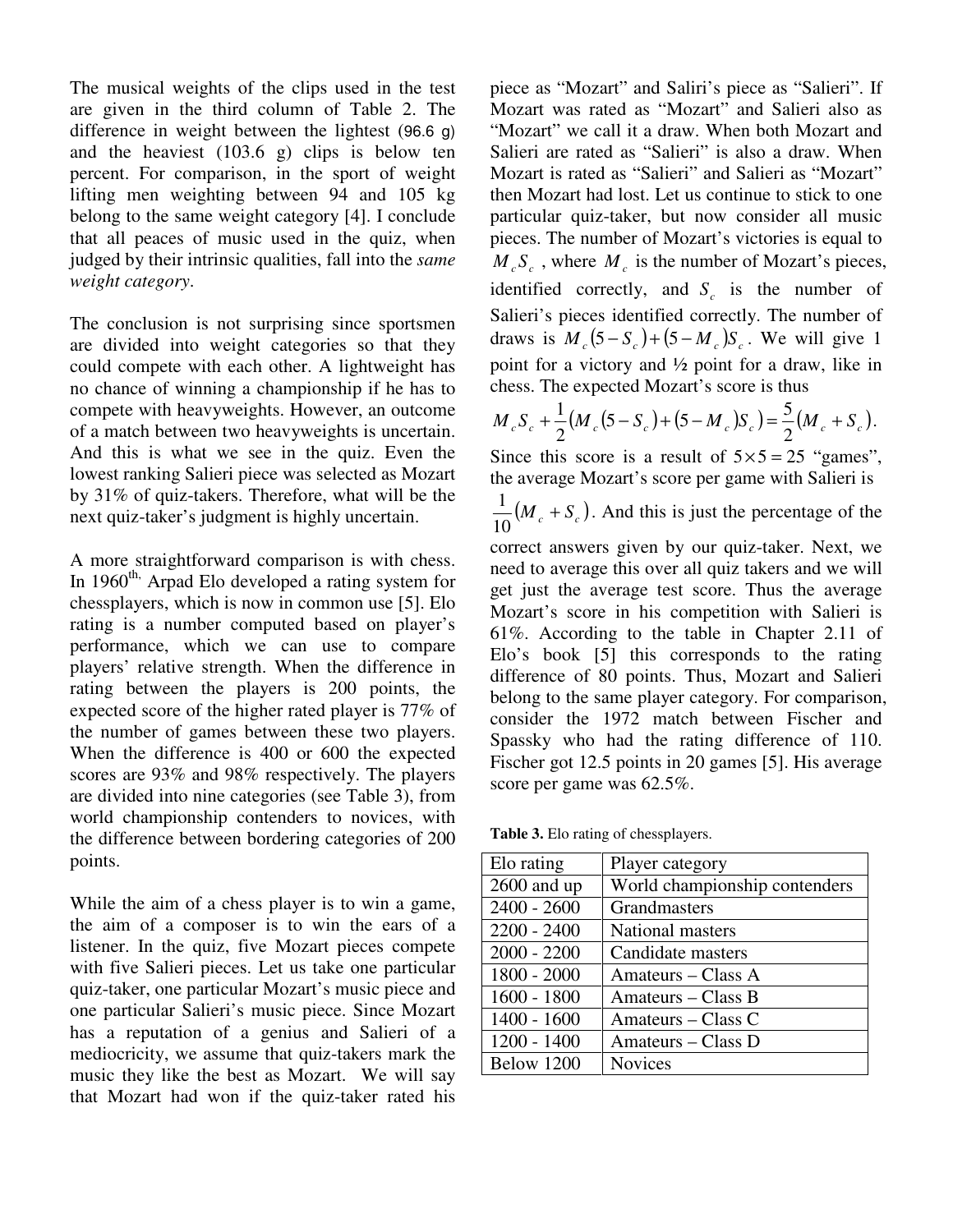Several years ago, I conducted a similar experiment with modern art. And with similar results: immortal masterpieces turned out to be hardly distinguishable from my doodles [6]: the average test score was 66% correct. This puts me a 117 Elo points below abstract art grandmasters. About as much difference as between Fischer and Spassky. Therefore, according to Table 3, I also must be a grandmaster of abstract art or at least a national master.

In another test [7], I asked the takers to tell abstract art masterpieces from pictures painted by an ape. The average score earned by over 164 thousand people is 79%. A better result than on the other quiz, but one would expect so: the pictures were painted by members of different species. It is interesting that mistakes are at all possible. Apes are lagging behind Apestract Art grandmasters 230 Elo points. This means (see Table 3) that they should be national masters or at least candidate masters.

The results of art quizzes and Mozart-Salieri quiz are similar, but their meaning is different. After all, Salieri was not a Bremen musician. Thus, Mozart did not get in the same category with an animal. And even not in the same category with an arbitrary human. I did not compose the music for the quiz myself. I used the music of Salieri. I also could not perform the soprano arias myself and had to use the disc by Cecilia Bartoli. Thus, while great abstract artist is just as good as anybody, Mozart only appears overrated when compared to a small group of talented people.

My conclusion that Mozart is not that much better than Salieri may be shocking to some people. However, the test results are not the only evidence in its support. For example, Stendhal wrote in his autobiography [8]:

I shall admit that for me only two composers have written songs of a perfect beauty: Cimarosa and Mozart, and I'd sooner be hanged rather than have to say honestly which of the two I prefer.

Stendhal gives the same weight as to Mozart to a composer, so unknown that Microsoft Word offered to replace his name with "Comatose." However in his lifetime Cimarosa was more popular than Mozart (though less popular than Salieri) as is evident from Table 4. Mozart was merely on the  $7<sup>th</sup>$ place according to his popularity, trailing well behind Salieri who was on the second place after Paisiello. Similar rankings we observe when compare popularity of separate operas (see Table 5). Here Mozart's *Le nozze di Figaro* and *Die Entführung aus dem Serail* are on 9-11<sup>th</sup> places with 38 performances each. Trailing well behind Salieri's *Axur, re d'Ormus*, which endured 50 performances.

**Table 4.** Most popular composers in Mozart's Vienna, ranked by the number of performances of their operas. Note that Platoff [10], unlike Branscombe [9] counted only Italian operas. Thus, for example, the 38 performances of *Die Entführung aus dem Serail* (see Table 5) explains the major difference in their counts. Mozart is on the  $7<sup>th</sup>$  place by either count.

|                | Opera                     | Italian opera |
|----------------|---------------------------|---------------|
|                | performances,             | performances, |
| Composer       | 1781-1791,                | 1783-1792,    |
|                | according to              | according to  |
|                | Branscombe <sup>[9]</sup> | Platoff [10]  |
| Paisiello      | 294                       | 251           |
| Salieri        | 185                       | 167           |
| Martín y Soler | 141                       | 140           |
| Cimarosa       | 124                       | 127           |
| Guglielmi      | 112                       | 112           |
| Sarti          | 108                       | 97            |
| Mozart         | 105                       | 63            |
| Gretry         | 100                       |               |
| Dittersdorf    | 72                        |               |
| Gluck          | 70                        |               |
| Umlauf         | 70                        |               |
| Anfossi        | 56                        | 51            |
| Storace        | 40                        | 41            |
| Benda          | 37                        |               |
| Weigl          | 33                        | 27            |
| Monsigny       | 33                        |               |
| Philidor       | 21                        |               |
| Gazzaniga      | 20                        | 20            |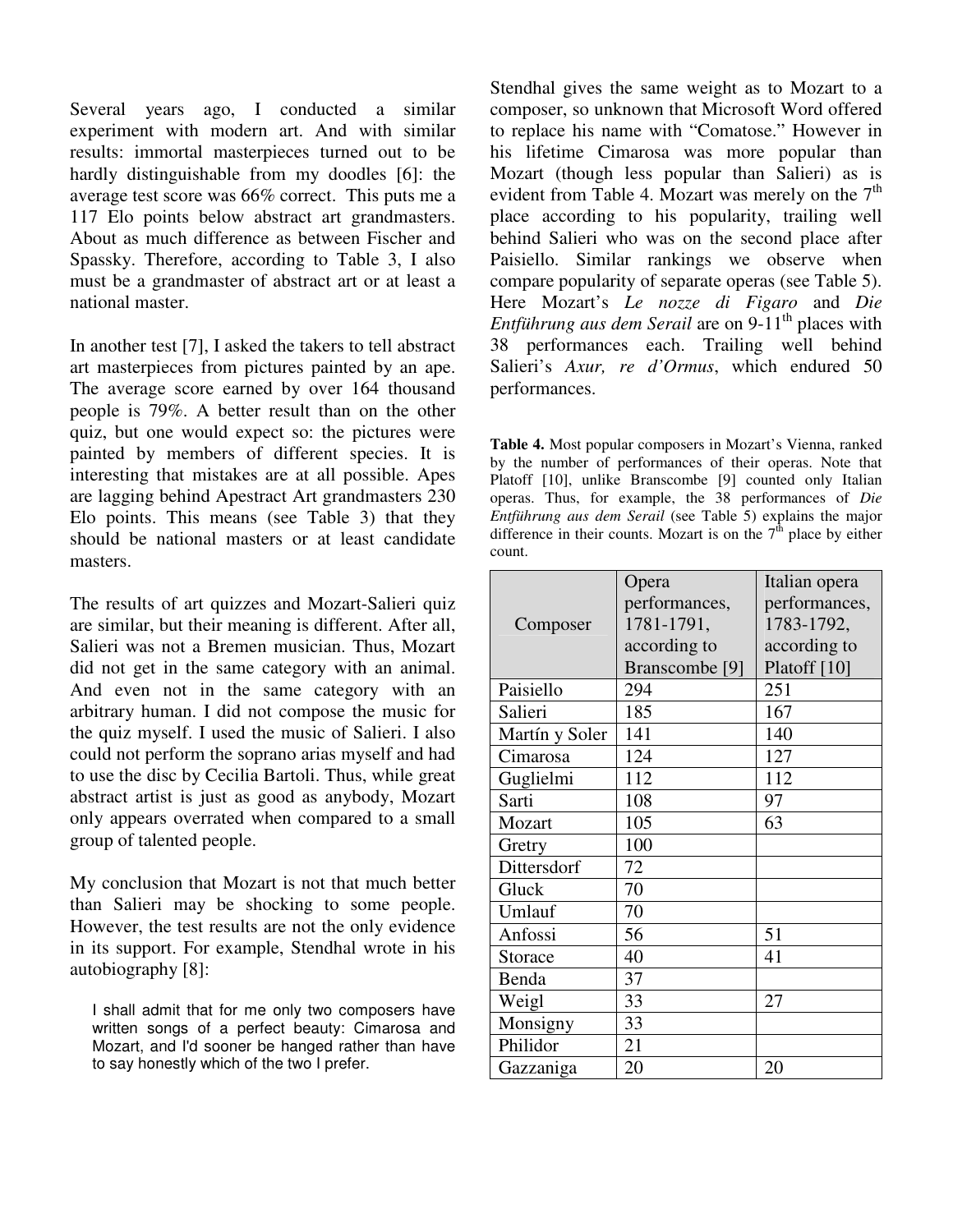**Table 5.** Most popular operas in Mozart's Vienna.

| Opera                                                         | Composer           | Performances   |              |
|---------------------------------------------------------------|--------------------|----------------|--------------|
|                                                               |                    | Brascombe [11] | Platoff [10] |
| L'arbore di Diana                                             | Martín y Soler     | 66             | 65           |
| Fra i due litiganti il terzo gode (Im Trüben ist gut fischen) | Sarti              | 63             | 58           |
| Il barbiere di Siviglia                                       | Paisiello          | 61             | 62           |
| Il re Teodoro in Venezia                                      | Paisiello          | 59             | 59           |
| Una cosa rara                                                 | Martín y Soler     | 55             | 55           |
| Axur, re d'Ormus                                              | Salieri            | 50             | 51           |
| Die unvermuthete Zussamenkunft (La rencontre imprevue)        | <b>Gluck</b>       | 42             |              |
| Gli astrologi immaginari (Die eingebildeten Philosophen)      | Paisiello          | 40             |              |
| Zemire und Azor                                               | Gretry             | 38             |              |
| Le nozze di Figaro                                            | Mozart             | 38             | 38           |
| Die Entführung aus dem Serail                                 | Mozart             | 38             |              |
| La pastorella nobile                                          | Guglielmi          | 36             | 38           |
| Doktor und Apotheker                                          | <b>Dittersdorf</b> | 33             |              |
| Das Irrlicht                                                  | Umlauf             | 32             |              |
| La malinara                                                   | Paisiello          | 31             | 32           |
| Gli sposi malcontenti                                         | Storace            | 29             | 29           |
| La bella pescatrice                                           | Guglielmi          | 27             |              |
| La scuola de' gelosi                                          | Salieri            | 27             |              |
| La grotta di Trofonio                                         | Salieri            | 26             |              |
| Le gellosie villane                                           | Sarti              | 25             |              |
| Il pazzo per forza                                            | Weigl              | 24             |              |
| Il falegname                                                  | Cimarosa           | 23             |              |
| Le vicende d'amore                                            | Guglielmi          | 21             |              |
| La contadina di spirito                                       | Paisiello          | 21             |              |
| talismanoll talismano                                         | Salieri            | 21             |              |
| Medea                                                         | Benda              | 20             |              |
| Le trame deluse                                               | Cimarosa           | 20             |              |
| Il Burbero di buon cuore                                      | Martín y Soler     | 20             |              |

Apart from described in this article online competition between Mozart and Salieri, there was a real life contest between the composers [11], [12]. One day in 1786 in Emperors palace two operas were performed. One was *Prima la musica, poi le parole* by Salieri and the other was *Der Schauspieldirektor* by Mozart. Josef II commissioned them both for the visit of his royal guests. Salieri's opera was a great success, while Mozart's had failed.

Mozart's contest with Muzio Clementi that took place in 1781 turned out not so bad. It resulted in a draw. Each composer performed on a clavier selections from his own compositions. Clementi performed his B-Flat Major sonata (op. 24, no. 2). Ten years later Mozart used the main theme of that sonata in the overture to *Die Zauberflöte* without any mentioning of Clementi [11], [12].

This is not the only case when Mozart borrowed from fellow composers. Cherubino's aria "Voi che sapete" in *Le nozze di Figaro* is based on the aria of Count Almaviva "Saper bramate" in Paisiello's *Il barbiere di Siviglia* [11], [12]*.* This, however, is not plagiarism, rather an ironical allusion to then famous opera. A more important thing is summarized by musicologist John Platoff in this words [10]: